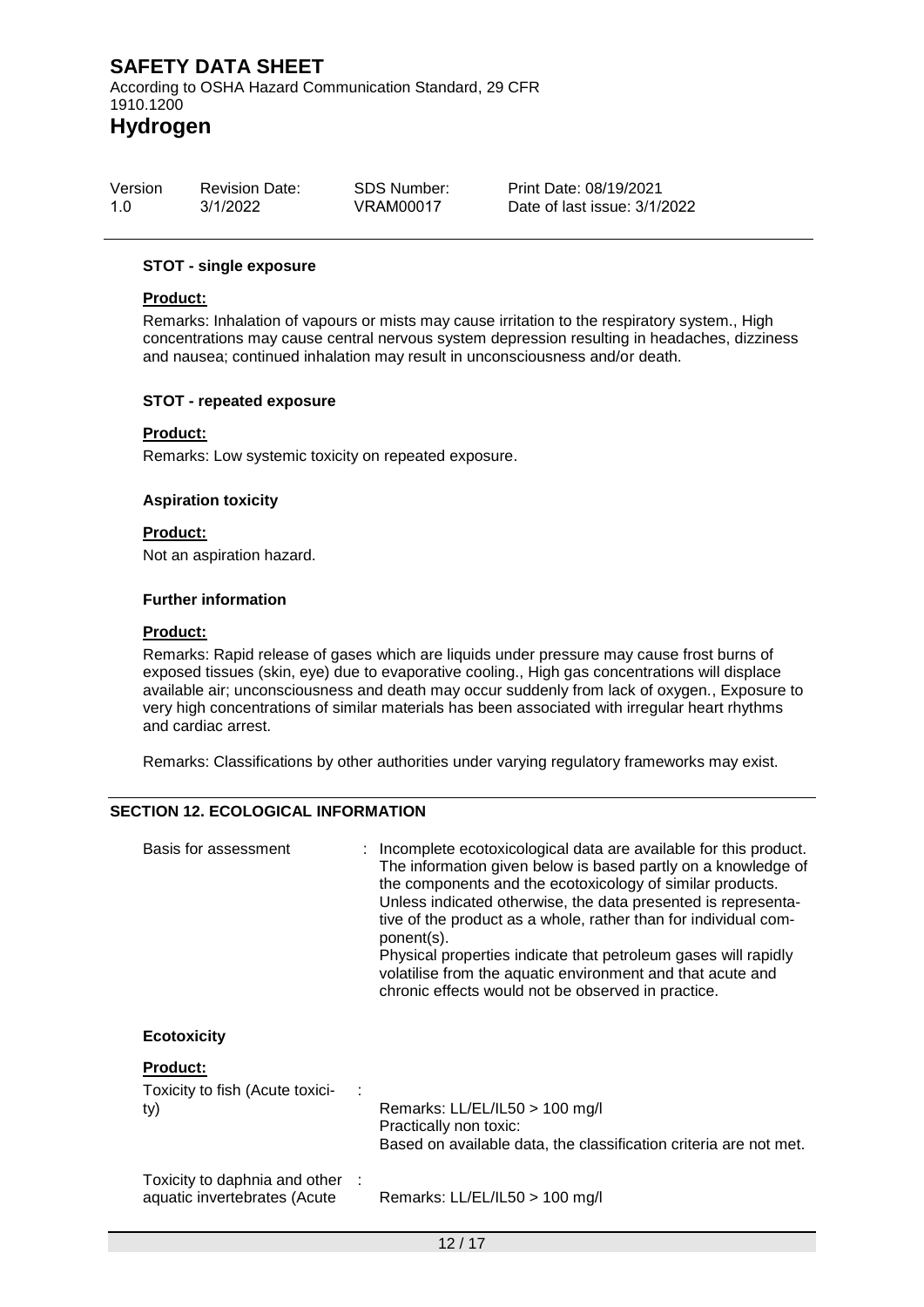**SAFETY DATA SHEET**

According to OSHA Hazard Communication Standard, 29 CFR 1910.1200

**Hydrogen**

|                                         | <b>Revision Date:</b><br>04/01/2022                              |   | SDS Number:<br><b>VRAM00017</b>                                                                                               | Print Date: 04/01/2022<br>Date of last issue: 04/01/2022                                                                  |  |
|-----------------------------------------|------------------------------------------------------------------|---|-------------------------------------------------------------------------------------------------------------------------------|---------------------------------------------------------------------------------------------------------------------------|--|
| toxicity)                               |                                                                  |   | Practically non toxic:<br>Based on available data, the classification criteria are not met.                                   |                                                                                                                           |  |
| Toxicity to algae (Acute tox-<br>icity) |                                                                  |   | Remarks: LL/EL/IL50 > 100 mg/l<br>Practically non toxic:<br>Based on available data, the classification criteria are not met. |                                                                                                                           |  |
| icity)                                  | Toxicity to fish (Chronic tox-                                   | ÷ | Remarks: Data not available                                                                                                   |                                                                                                                           |  |
| ic toxicity)                            | Toxicity to daphnia and other :<br>aquatic invertebrates (Chron- |   | Remarks: Data not available                                                                                                   |                                                                                                                           |  |
|                                         | Toxicity to microorganisms<br>(Acute toxicity)                   |   | Remarks: LL/EL/IL50 > 100 mg/l<br>Practically non toxic:<br>Based on available data, the classification criteria are not met. |                                                                                                                           |  |
|                                         | <b>Persistence and degradability</b>                             |   |                                                                                                                               |                                                                                                                           |  |
| <b>Product:</b>                         | Biodegradability                                                 |   | Remarks: Oxidises rapidly by photo-chemical reactions in air.<br>Readily biodegradable.                                       |                                                                                                                           |  |
|                                         |                                                                  |   |                                                                                                                               |                                                                                                                           |  |
|                                         | <b>Bioaccumulative potential</b>                                 |   |                                                                                                                               |                                                                                                                           |  |
| <b>Product:</b>                         | Bioaccumulation                                                  |   |                                                                                                                               | Remarks: Does not bioaccumulate significantly.                                                                            |  |
|                                         | <b>Mobility in soil</b>                                          |   |                                                                                                                               |                                                                                                                           |  |
| Product:                                |                                                                  |   |                                                                                                                               |                                                                                                                           |  |
| Mobility                                |                                                                  |   | found.                                                                                                                        |                                                                                                                           |  |
|                                         | <b>Other adverse effects</b>                                     |   |                                                                                                                               | Remarks: Because of their extreme volatility, air is the only<br>environmental compartment that hydrocarbon gases will be |  |
| Product:                                |                                                                  |   |                                                                                                                               |                                                                                                                           |  |

| Disposal methods    |                                                                                                                                                                                                     |
|---------------------|-----------------------------------------------------------------------------------------------------------------------------------------------------------------------------------------------------|
| Waste from residues | : It is the responsibility of the waste generator to determine the<br>toxicity and physical properties of the material generated to<br>determine the proper waste classification and disposal meth- |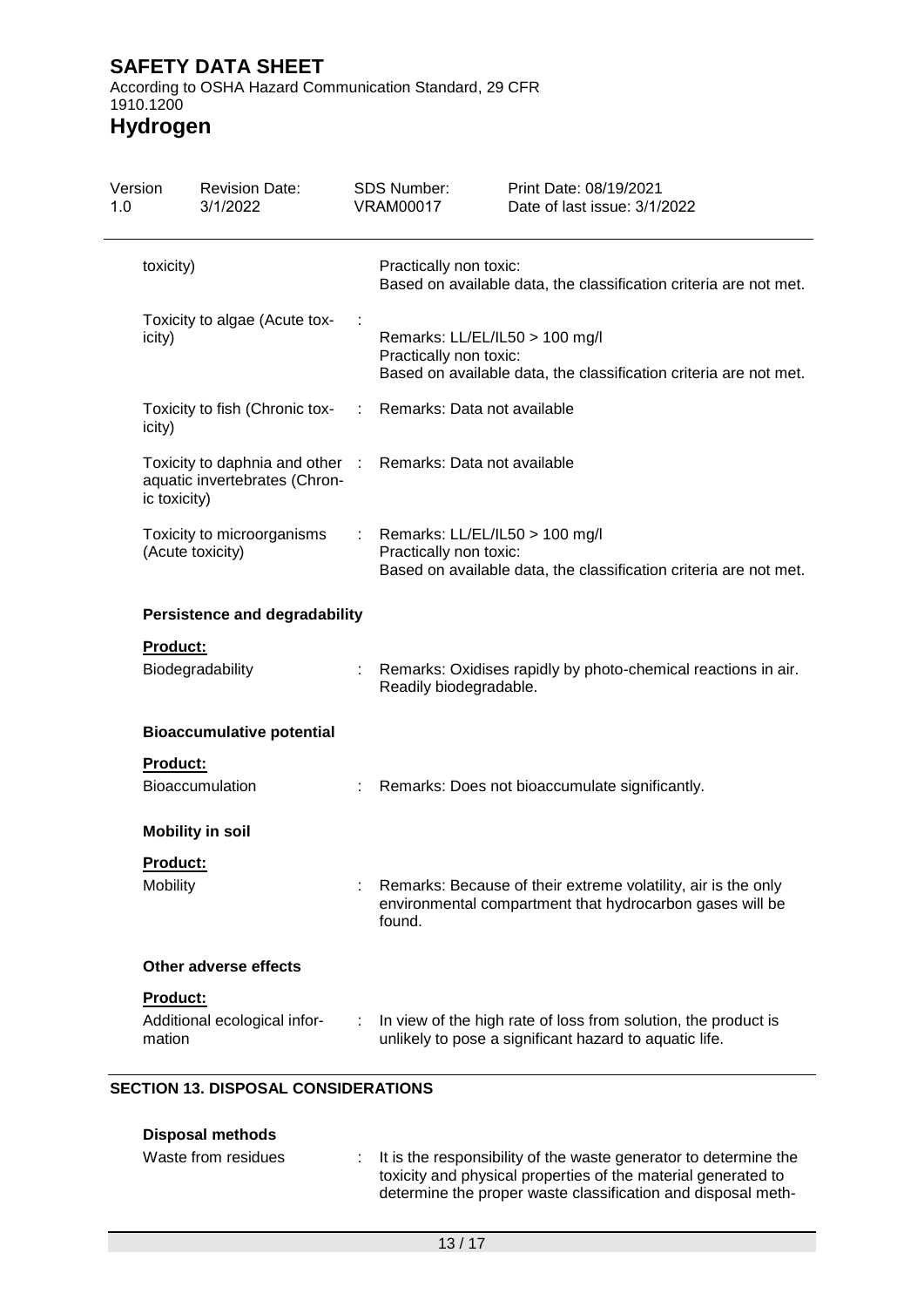# **SAFETY DATA SHEET** According to OSHA Hazard Communication Standard, 29 CFR 1910.1200 **Hydrogen**

| Version<br>1.0         | <b>Revision Date:</b><br>04/01/2022 | <b>SDS Number:</b><br>VRAM00017                                                                                                                                                                                                                                                                                                                                                                                                                       | Print Date: 04/01/2022<br>Date of last issue: 04/01/2022 |  |  |
|------------------------|-------------------------------------|-------------------------------------------------------------------------------------------------------------------------------------------------------------------------------------------------------------------------------------------------------------------------------------------------------------------------------------------------------------------------------------------------------------------------------------------------------|----------------------------------------------------------|--|--|
|                        |                                     |                                                                                                                                                                                                                                                                                                                                                                                                                                                       | ods in compliance with applicable regulations.           |  |  |
| Contaminated packaging |                                     | After draining, vent in a safe place away from sparks and fire.<br>÷<br>Residues may cause an explosion hazard.<br>Do not pollute the soil, water or environment with the waste<br>container.<br>Return part-used or empty cylinders to the supplier.<br>Dispose in accordance with prevailing regulations, preferably<br>to a recognized collector or contractor. The competence of<br>the collector or contractor should be established beforehand. |                                                          |  |  |
|                        | <b>Local legislation</b>            |                                                                                                                                                                                                                                                                                                                                                                                                                                                       |                                                          |  |  |
| <b>Remarks</b>         |                                     | Disposal should be in accordance with applicable regional,<br>national, and local laws and regulations.<br>Local regulations may be more stringent than regional or na-<br>tional requirements and must be complied with.                                                                                                                                                                                                                             |                                                          |  |  |

# **SECTION 14. TRANSPORT INFORMATION**

## **National Regulations**

# **US Department of Transportation Classification (49 CFR Parts 171-180)**

| UN/ID/NA number      | : UN 1049              |
|----------------------|------------------------|
| Proper shipping name | : HYDROGEN, COMPRESSED |
| Class                | $\div$ 2.1             |
| Packing group        | : Not Assigned         |
| Labels               | $\therefore$ 2.1       |
| <b>ERG Code</b>      | : 115                  |
| Marine pollutant     | no                     |

#### **International Regulations**

| $:$ UN 1049            |
|------------------------|
| : HYDROGEN, COMPRESSED |
| $\therefore$ 2.1       |
| : Not Assigned         |
| $\therefore$ 2.1       |
|                        |
| $:$ UN 1049            |
| : HYDROGEN, COMPRESSED |
| $\therefore$ 2.1       |
| : Not Assigned         |
| : 2.1                  |
| no                     |
|                        |

#### **Transport in bulk according to Annex II of MARPOL 73/78 and the IBC Code**

Not applicable for product as supplied. MARPOL Annex 1 rules apply for bulk shipments by sea.

## **Special precautions for user**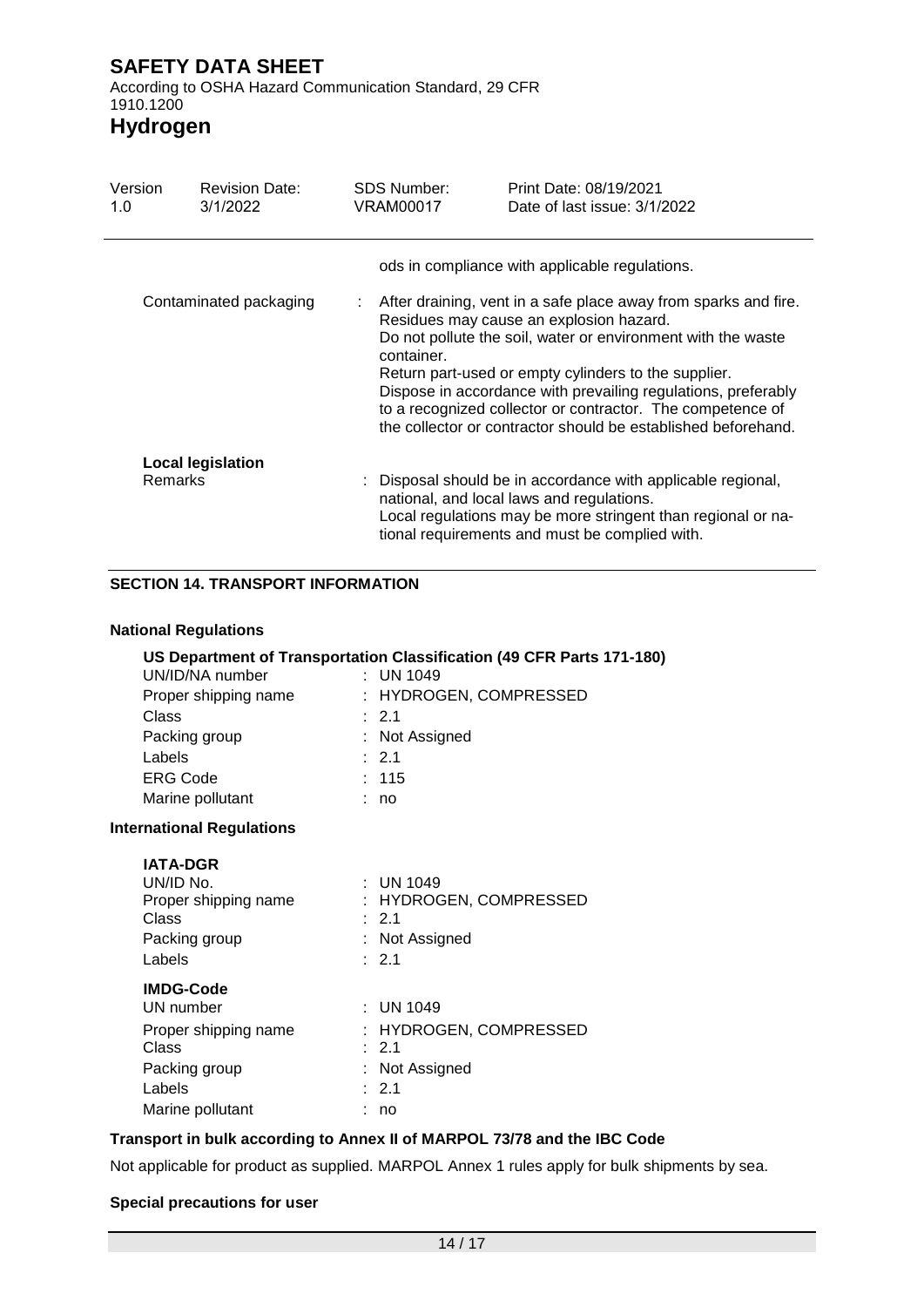**SAFETY DATA SHEET** According to OSHA Hazard Communication Standard, 29 CFR 1910.1200

# **Hydrogen**

| Version        | <b>Revision Date:</b> | SDS Number: | Print Date: 04/01/2022                                                                                                                                                               |
|----------------|-----------------------|-------------|--------------------------------------------------------------------------------------------------------------------------------------------------------------------------------------|
| 1.0            | 04/01/2022            | VRAM00017   | Date of last issue: 04/01/2022                                                                                                                                                       |
| <b>Remarks</b> |                       |             | : Special Precautions: Refer to Chapter 7, Handling & Storage,<br>for special precautions which a user needs to be aware of or<br>needs to comply with in connection with transport. |

# **SECTION 15. REGULATORY INFORMATION**

## **EPCRA - Emergency Planning and Community Right-to-Know Act**

#### **CERCLA Reportable Quantity**

| Components | CAS-No.   |       | Component RQ   Calculated product RQ |
|------------|-----------|-------|--------------------------------------|
|            |           | (lbs) | (lbs)                                |
| hydrogen   | 1333-74-0 | 100   | 100                                  |

\*: The components with RQs are given for information.

#### **SARA 304 Extremely Hazardous Substances Reportable Quantity**

This material does not contain any components with a section 304 EHS RQ.

## **SARA 302 Extremely Hazardous Substances Threshold Planning Quantity**

This material does not contain any components with a section 302 EHS TPQ.

| SARA 311/312 Hazards | : Flammable (gases, aerosols, liquids, or solids)<br>Gases under pressure                                                                                                               |
|----------------------|-----------------------------------------------------------------------------------------------------------------------------------------------------------------------------------------|
| <b>SARA 313</b>      | This material does not contain any chemical components with<br>known CAS numbers that exceed the threshold (De Minimis)<br>reporting levels established by SARA Title III, Section 313. |

#### **Clean Water Act**

This product does not contain any Hazardous Chemicals listed under the U.S. CleanWater Act, Section 311, Table 117.3.

#### **US State Regulations**

| Pennsylvania Right To Know |           |  |  |
|----------------------------|-----------|--|--|
| hydrogen                   | 1333-74-0 |  |  |
| methane                    | 74-82-8   |  |  |
| Nitrogen                   | 7727-37-9 |  |  |

#### **California Prop. 65**

This product does not contain any chemicals known to State of California to cause cancer, birth defects, or any other reproductive harm.

## **California List of Hazardous Substances** hydrogen 1333-74-0 methane 74-82-8

#### **Other regulations:**

The regulatory information is not intended to be comprehensive. Other regulations may apply to this material.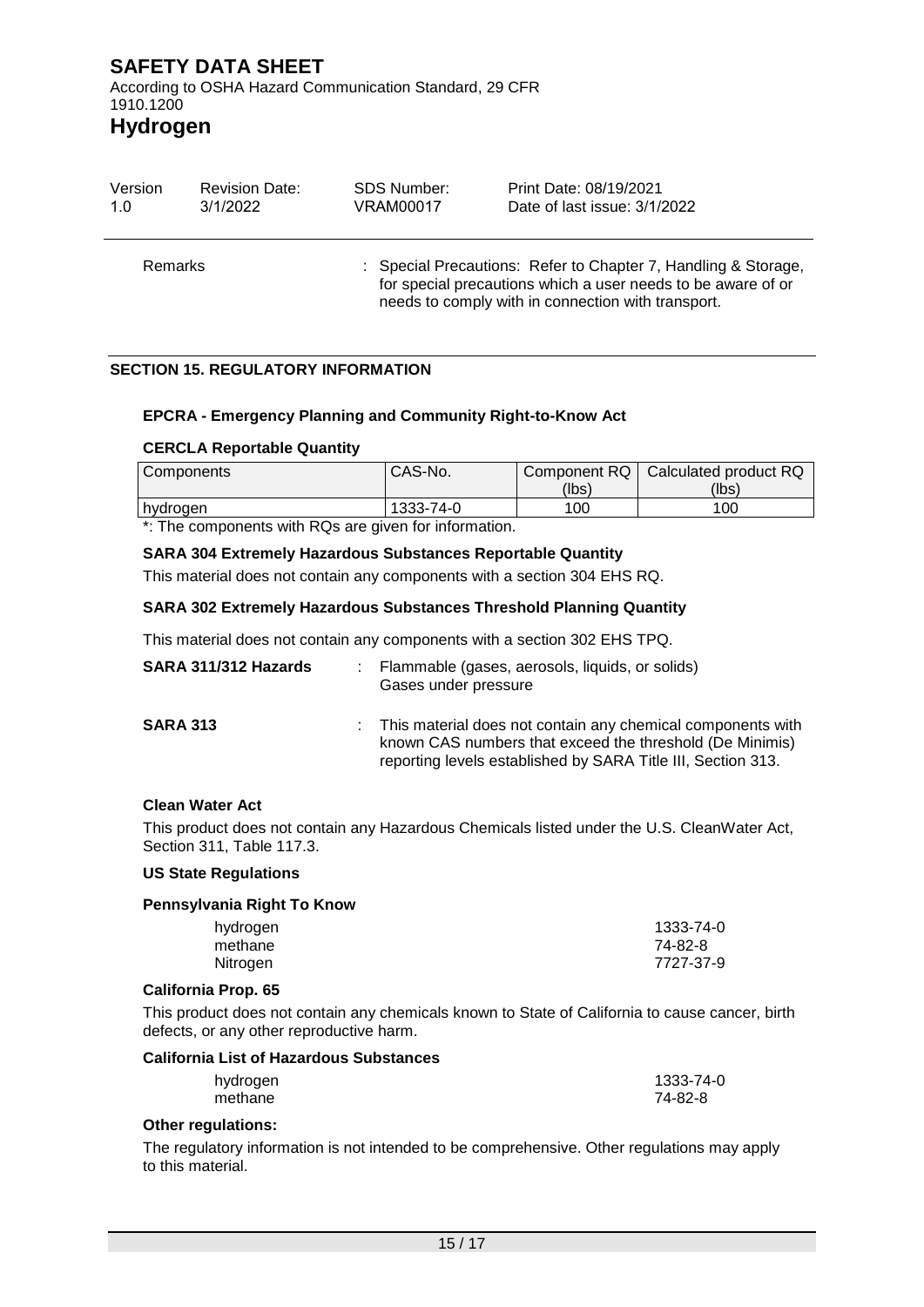Version 1.0 Revision Date: 04/01/2022 SDS Number: VRAM00017 Print Date: 04/01/2022 Date of last issue: 4/01/2022

**The components of this product are reported in the following inventories:** TSCA : All components listed.

# **SECTION 16. OTHER INFORMATION**

## **Further information**

## **Full text of other abbreviations**

| Abbreviations and Acronyms | The standard abbreviations and acronyms used in this docu-                                                                                                                                                                                                                                                                                                                                                                                                                                                                                                                                                                                                                                                                                                                                                                                                                                                                                                                                                                                                                                                                                                                                                                                                                                                                                                                                                                                                                                                 |  |
|----------------------------|------------------------------------------------------------------------------------------------------------------------------------------------------------------------------------------------------------------------------------------------------------------------------------------------------------------------------------------------------------------------------------------------------------------------------------------------------------------------------------------------------------------------------------------------------------------------------------------------------------------------------------------------------------------------------------------------------------------------------------------------------------------------------------------------------------------------------------------------------------------------------------------------------------------------------------------------------------------------------------------------------------------------------------------------------------------------------------------------------------------------------------------------------------------------------------------------------------------------------------------------------------------------------------------------------------------------------------------------------------------------------------------------------------------------------------------------------------------------------------------------------------|--|
|                            | ment can be looked up in reference literature (e.g. scientific<br>dictionaries) and/or websites.<br>ACGIH = American Conference of Governmental Industrial<br>Hygienists<br>ADR = European Agreement concerning the International<br>Carriage of Dangerous Goods by Road<br>AICS = Australian Inventory of Chemical Substances<br>ASTM = American Society for Testing and Materials<br>BEL = Biological exposure limits<br>BTEX = Benzene, Toluene, Ethylbenzene, Xylenes<br><b>CAS</b> = Chemical Abstracts Service<br>CEFIC = European Chemical Industry Council<br>CLP = Classification Packaging and Labelling<br>$COC = Cleveland Open-Cup$<br>DIN = Deutsches Institut fur Normung<br>DMEL = Derived Minimal Effect Level<br>DNEL = Derived No Effect Level<br>DSL = Canada Domestic Substance List<br>$EC = European Commission$<br>EC50 = Effective Concentration fifty<br>ECETOC = European Center on Ecotoxicology and Toxicolo-<br>gy Of Chemicals<br>ECHA = European Chemicals Agency<br>EINECS = The European Inventory of Existing Commercial<br><b>Chemical Substances</b><br>EL50 = Effective Loading fifty<br><b>ENCS</b> = Japanese Existing and New Chemical Substances<br>Inventory<br>EWC = European Waste Code<br>GHS = Globally Harmonised System of Classification and<br>Labelling of Chemicals<br>IARC = International Agency for Research on Cancer<br>IATA = International Air Transport Association<br>IC50 = Inhibitory Concentration fifty<br>IL50 = Inhibitory Level fifty |  |
|                            | <b>IMDG</b> = International Maritime Dangerous Goods<br>INV = Chinese Chemicals Inventory<br>$IP346$ = Institute of Petroleum test method $N^{\circ}$ 346 for the<br>determination of polycyclic aromatics DMSO-extractables<br>KECI = Korea Existing Chemicals Inventory                                                                                                                                                                                                                                                                                                                                                                                                                                                                                                                                                                                                                                                                                                                                                                                                                                                                                                                                                                                                                                                                                                                                                                                                                                  |  |